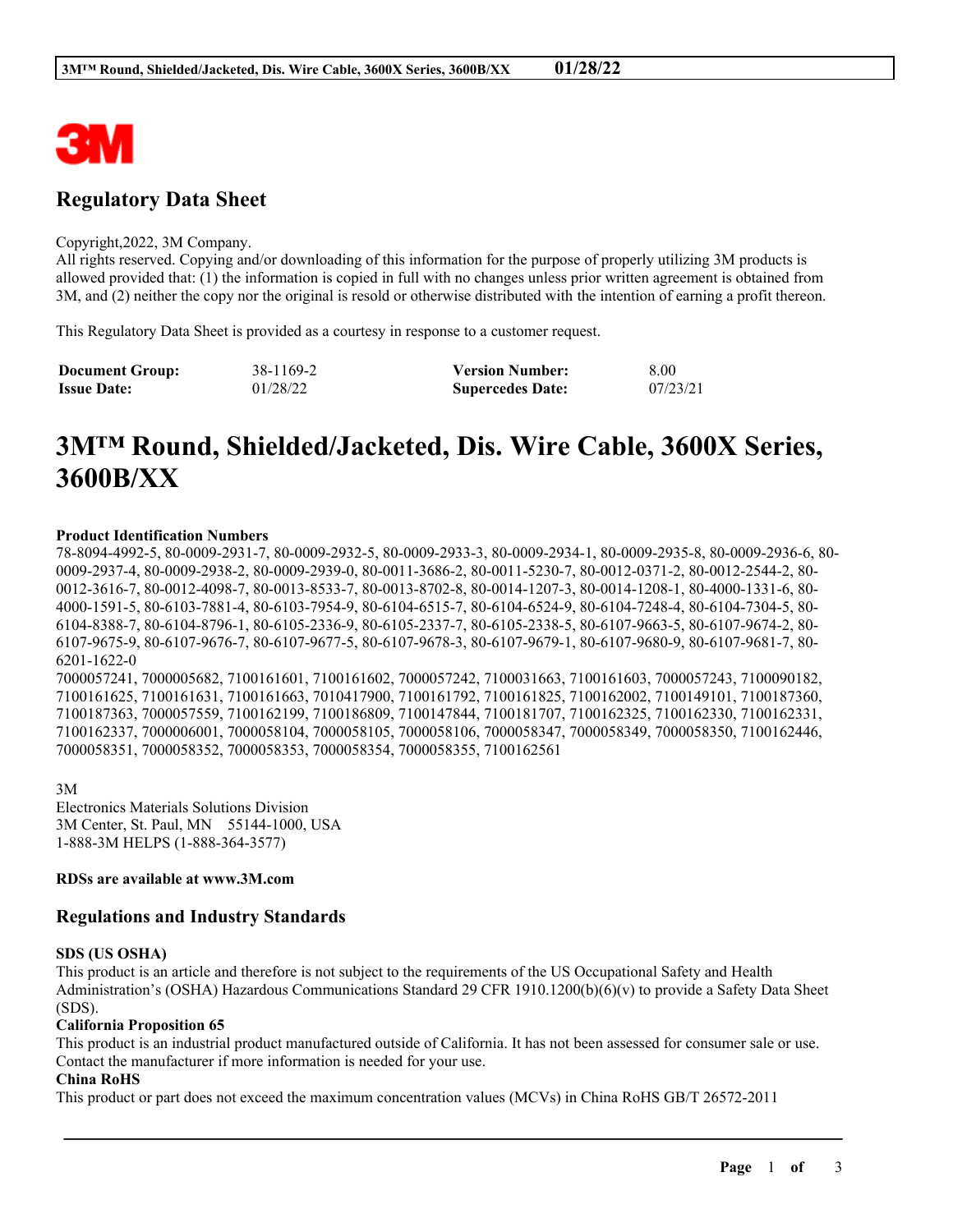(Requirements of Concentration limits for certain restricted substances in electrical and electronic products), which means that each of the homogeneous materials within this product is below the following MCVs: (a) 0.1% (by weight) for lead and its compounds, mercury and its compounds, hexavalent chromium and its compounds, polybrominated biphenyls or polybrominated diphenyl ethers; and (b) 0.01% (by weight) for cadmium and its compounds.

# **CONEG**

This product complies with the US CONEG (Coalition of Northeastern Governors) Model Toxics in Packaging Legislation as there is no intentionally added lead, cadmium, hexavalent chromium or mercury, and the sum total concentration of these substances in the product does not exceed 100 ppm by weight.

# **Conflict Minerals**

On August 22, 2012, the Securities and Exchange Commission (SEC) adopted final rules on conflict minerals reporting, pursuant to Section 1502 of the Dodd-Frank Act which requires manufacturers of products containing "conflict minerals" to disclose to the SEC whether those minerals are sourced from the Democratic Republic of Congo (DRC) or adjoining countries. 3M has been participating in the EICC-GeSI Extractives Workgroup, and are incorporating the EICC-GeSI Conflict Minerals Reporting template in existing systems for use with suppliers of materials that may contain conflict minerals covered by the SEC rules. 3M will provide product-specific information once the required supply chain data has been obtained.

# **CPSIA 2008**

A Certificate of General Conformity per the US Consumer Product Safety Act, 15 U.S.C. § 2063 (a)(1), as revised by section 102 of the 2008 US Consumer Product Safety Improvement Act, is not required for the requested product.

# **EU REACH**

Substances listed in Annex XIV of Regulation No 1907/2006 of the European Parliament and the Council concerning the Registration, Evaluation, Authorization and Restriction of Chemicals (REACH) are not intentionally added to this product.

# **EU REACH**

Substances listed in Annex XVII of Regulation No 1907/2006 of the European Parliament and the Council concerning the Registration, Evaluation, Authorization and Restriction of Chemicals (REACH) are not intentionally added to this product. **EU REACH**

This product is an article, without intended release of a chemical substance, under the Regulation No 1907/2006 of the European Parliament and the Council concerning the Registration, Evaluation, Authorisation and Restriction of Chemicals (REACH) (refer to REACH, Article 3(3)). It is not a chemical preparation. Therefore, it is not subject to the (pre)-registration or the registration process. It does not require a safety data sheet.

# **EU REACH**

This product, including any article that the product is composed of, does not contain at greater than 0.1% by weight a Substance of Very High Concern (SVHC) substance identified according to Article 59 of REACH. This declaration reflects the substances on the candidate SVHC list, effective January 2022.

# **EU RoHS**

This product does not exceed the maximum concentration values (MCVs) set under EU Directive 2011/65/EU (RoHS recast/RoHS 2), as stated in Annex II to that directive. This means that each of the homogenous materials within this product does not exceed the following MCVs: (a) 0.1% (by weight) for lead, mercury, hexavalent chromium, polybrominated biphenyls or polybrominated diphenyl ethers; and (b) 0.01% (by weight) for cadmium.

# **EU RoHS Phthalates**

This product does not exceed the maximum concentration values (MCVs) for phthalates set under EU Directive 2011/65/EU (RoHS recast/RoHS 2), as amended by EU 2015/863, which applies to finished EEE after July 22, 2019 for Category 1-7, 10- 11 products and after July 22, 2021 for Category 8 and 9 products. This means that each of the homogeneous materials within this product does not exceed the MCV of 0.1% (by weight) for each of the following phthalates: DEHP, BBP, DBP, and DIBP.

# **Sustainability and 3M**

Go to www.3M.com/sustainability to learn about 3M's programs. 3M is a signatory of the United Nations Global Compact (UNGC).

\_\_\_\_\_\_\_\_\_\_\_\_\_\_\_\_\_\_\_\_\_\_\_\_\_\_\_\_\_\_\_\_\_\_\_\_\_\_\_\_\_\_\_\_\_\_\_\_\_\_\_\_\_\_\_\_\_\_\_\_\_\_\_\_\_\_\_\_\_\_\_\_\_\_\_\_\_\_\_\_\_\_\_\_\_\_\_\_\_\_

# **Sustainability and 3M's Code of Conduct**

Go to www.3M.com/businessconduct

# **TSCA Section 6**

This product is not known to contain 2,4,6-Tri-tert-butylphenol (CAS 732-26-3).

# **TSCA Section 6**

This product is not known to contain Decabromodiphenyl Ether (Deca-BDE) (CAS 1163-19-5).

# **TSCA Section 6**